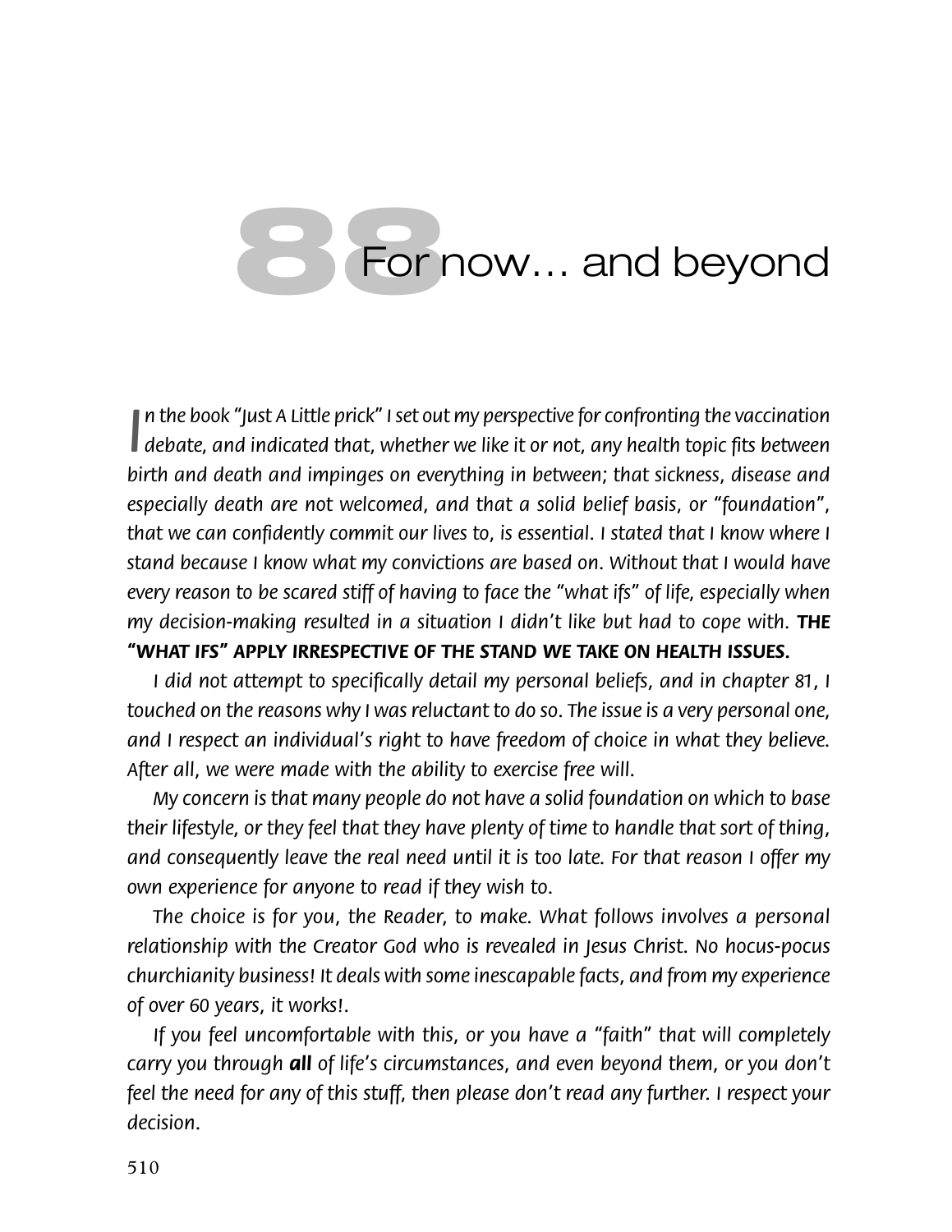However,

if you are interested,

or curious,

or are really seeking "something" you haven't got,

then maybe

you

can

risk

turning this page...!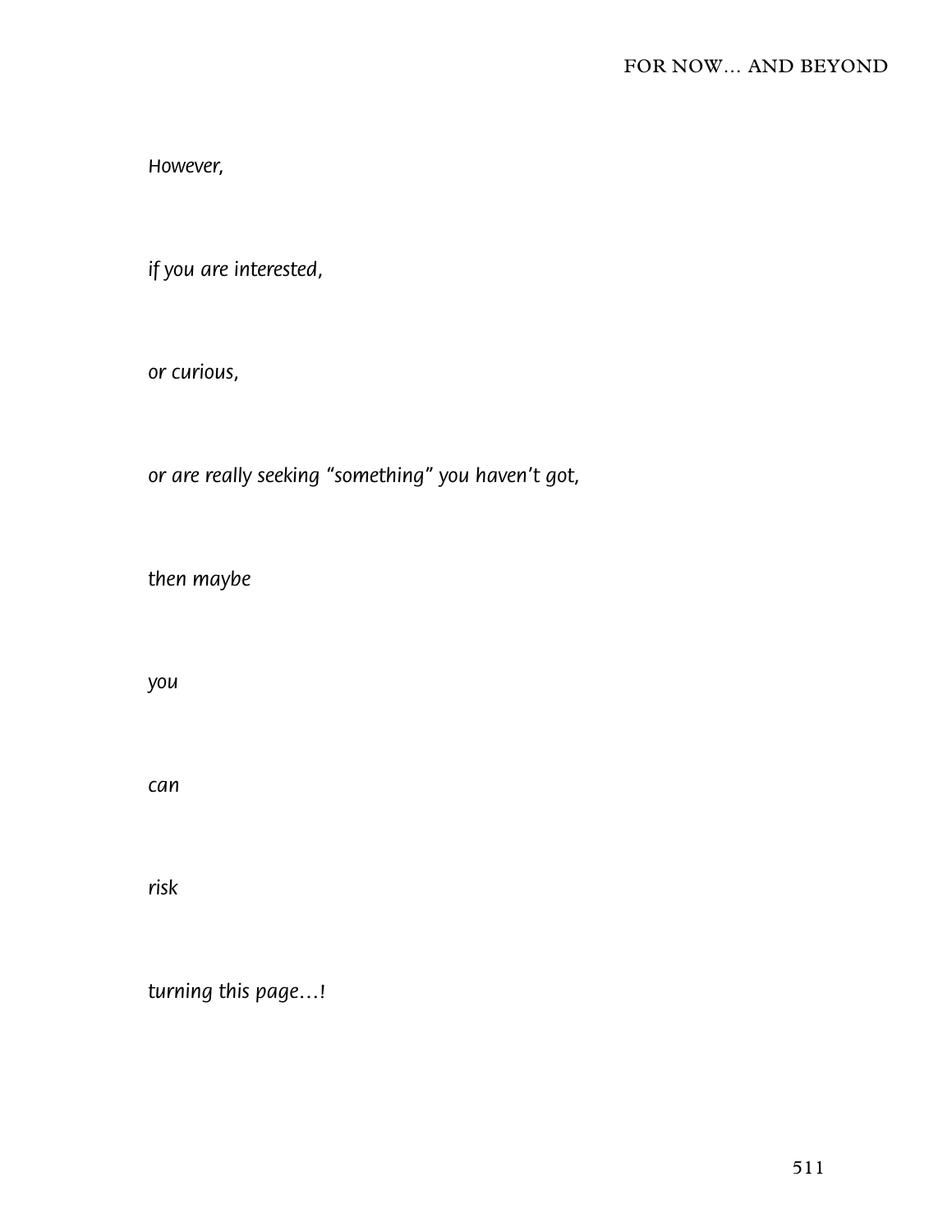*Life makes no sense without God who created all things by the word of His power, and who has a plan and purpose for all that He created and sustains.*

*If there is no Creator whose on-going handiwork is visible for all to see every day through the laws that hold everything together, and which are accepted without question, then in its place must go the evolutionary theories of Chance. Guarantees have to be replaced with the uncertainty of maybe, perhaps and the 'I don't knows…' or 'I thinks…'. The manufacturer's manual has the assurance of the designer. A warranty which we can either accept or reject*<sup>1</sup> *. Who do you turn to if you and the world just 'happened'?*

God identified Himself with humankind in the person of Jesus Christ, and can *be found and personally known by anyone who really and truly seeks Him, but unfortunately the systems and structures of churchianity and other "religions" often get in the way. The Bible explains how to find and receive the gift of salvation – to experience a "new birth" – which leads to eternal life, and the Holy Spirit has been given to lead us into the Truth and to teach us*<sup>2</sup> *. Countless books, tracts, sermons and other presentations have been produced to "help" people decide for Christ. How helpful they are depends on the individual and how hungry and thirsty they are for reality. I have had Jesus Christ as my constant companion for over sixty years and have never regretted for one moment my decision. My passion is to help others to*  know what I know. I will not attempt to explain "the fine print" in written form in *this chapter. Personal interaction is much more satisfying and effective and I always welcome these opportunities.*

Let me return to the issue as stated at the beginning of this chapter. In many *areas of life, fear is an underlying factor that has to be dealt with. This is especially true when dealing with health matters. One of the most common is fear of death itself, or fear of how and when we might die.*

*There are at least three facts that confront us all. They cannot be escaped no matter who we are.*

- 1. Humanly speaking, each one of us is born to die. Death is inevitable **unless** *some supernatural event removes us from this world without dying*<sup>3</sup> *.*
- *2. Death can take place at any stage in life from infancy to old age.*

<sup>1</sup> *Just a Little Prick,* chapter 7, page 61.

<sup>2</sup> The Bible. Many references could be given but John's gospel, chapter 3 verses 1 to 17 is well known. See also John's Gospel chapter 16, verse 13.

<sup>3</sup> See the Bible: Enoch (Genesis 5:21 – 24 and Hebrews 11:5); Elijah (2 Kings 2:11) and an "end times event" described in 1 Thessalonians 4:13–18)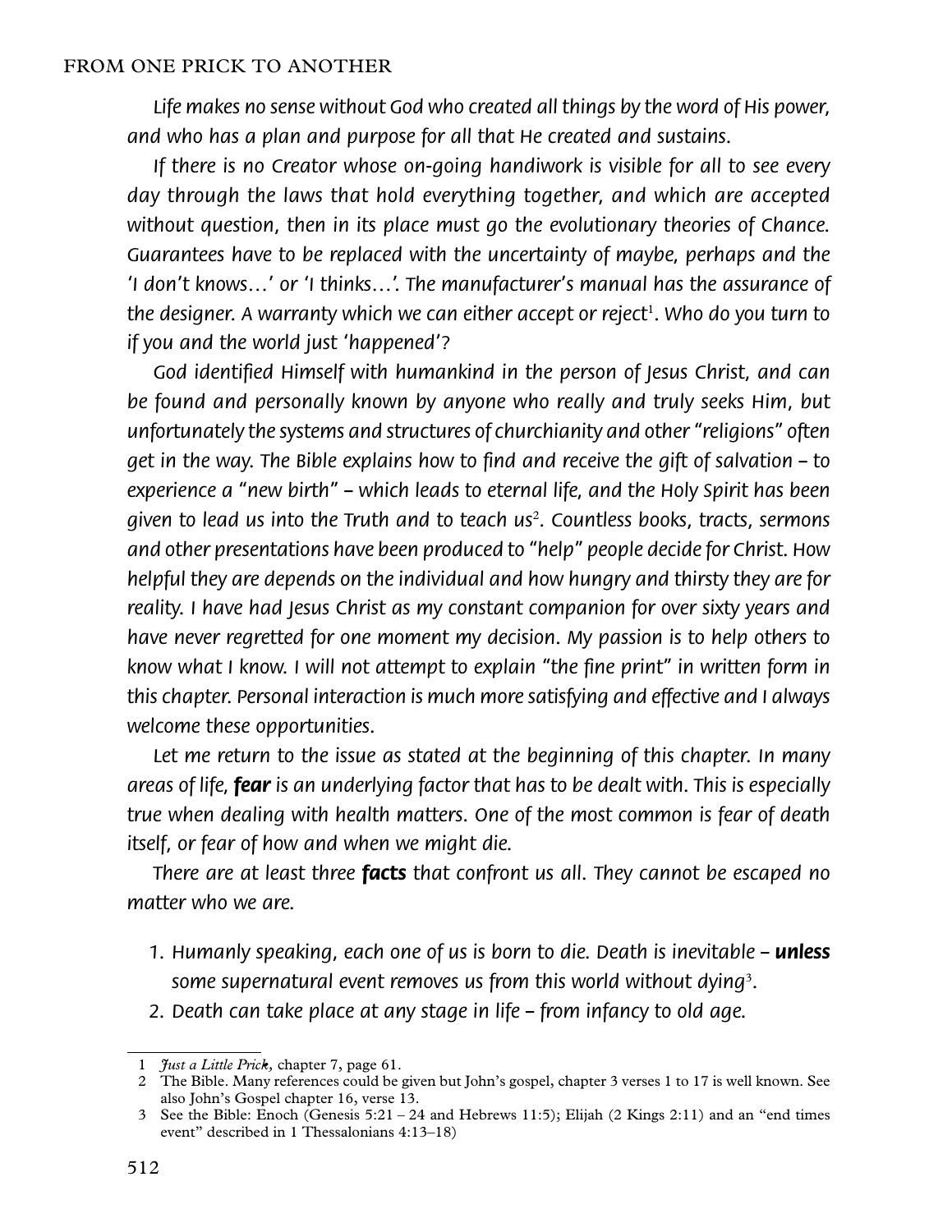*3. Death can be sudden – without any warning; totally unexpected.*

*Surely it is plain common sense to be ready and prepared for such an event, but also to live our lives usefully as long as we can – as far as possible, living one day at a time.*

*To have a belief structure, a solid foundation, convictions, call it whatever, or to choose to have nothing, is a personal responsibility, but it will affect the way each person lives. Exercising choice should surely require a commitment to look for the truth – to sift through the red herrings, the "guarantees," the "claims" and all the clamouring voices that promise quick-fix solutions and plausible answers, until you* find what rings true within your innermost being. That means seeking until you find – digging beneath the surface, rummaging through the clutter of "approved" *information", the weight of public opinion, and pursuing lonely paths, because strange as it may seem it is under obstacles of this sort that the real "gold" is to be found. Glib attitudes should be viewed with suspicion. Even the majority view may not be correct.*

*The "position" a person takes on any issue, will be based on "pre suppositions", i.e. to have a prior acceptance that something is true without requiring proof. These can be called beliefs or convictions. To prove something, is to establish the validity of it, which may be done by demonstrations or tests, or to know from experiences or observations that it is true. That leads us into principles, or basic general truths, which are moral rules to guide personal conduct. I have no hesitation in committing my life to the following, call them what you like:*

- *\* There is a God who reveals Himself in Jesus Christ.*
- *\* He is the Truth He cannot lie.*
- *\* I am God's workmanship, wonderfully made according to His design and purposes.*
- *\* In Him I live, and move and have my being.*
- *\* I can know Him personally and intimately because the work of Jesus on the Cross was totally complete and totally finished. I can add nothing to it.*
- *\* I know who I am, what He has made me and where I am going to spend eternity.*
- *\* I have a hope that is steadfast and sure an anchor that will hold in the storms of life.*
- *\* My eternal destiny is infinitely MORE important than any other issue that arises in this life, no matter what it may be. Jesus Himself said, "What does it profit*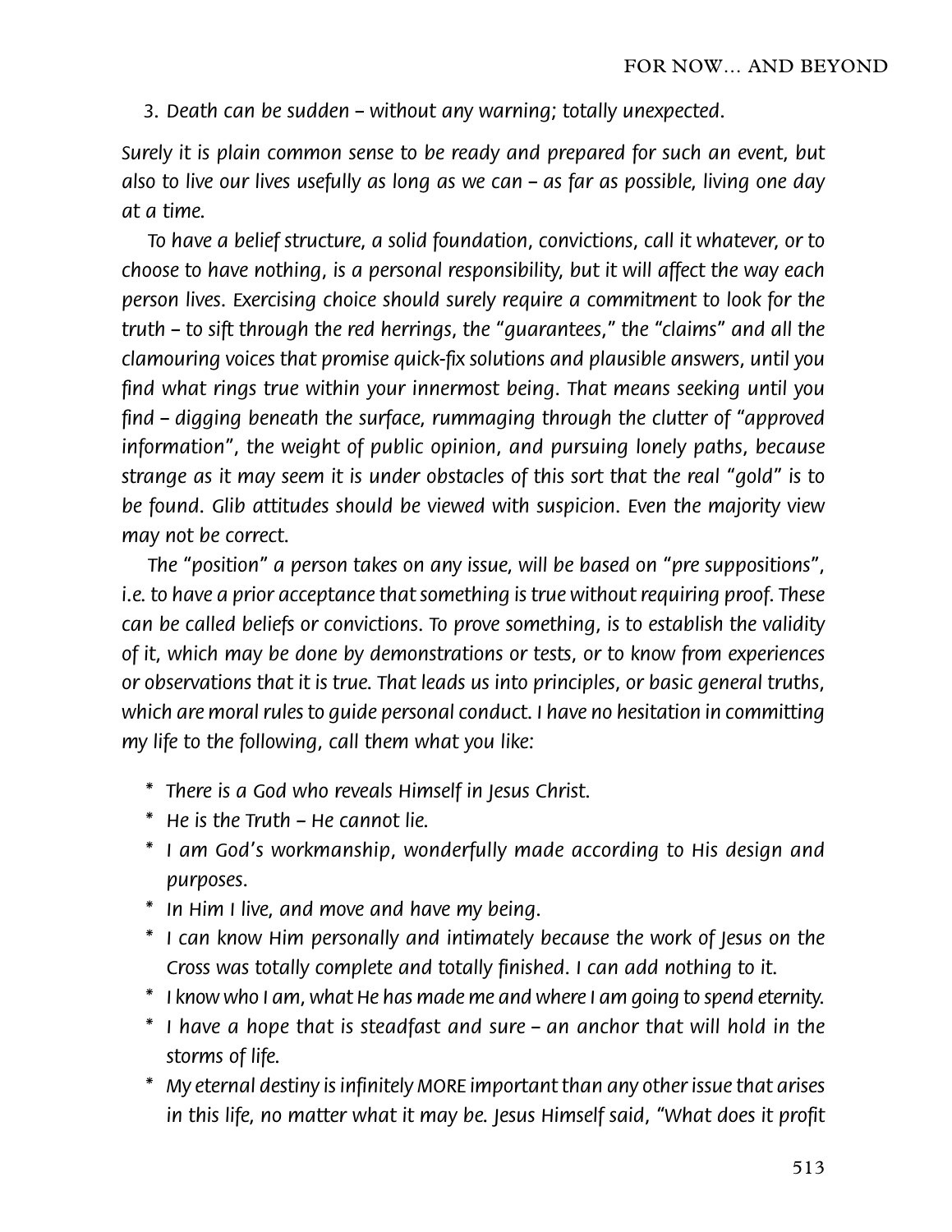*a person if he gains the whole world and loses his own soul?" As an old song says, "I'd rather have Jesus than anything this world affords today."*

*Herein lies the reason for a faith that will be sufficient for all the "what ifs" that may have to be faced in daily living. It doesn't eliminate making difficult choices* and decisions, or the removal of times of hardship, suffering and sorrow, but it *makes possible a more than adequate Burden-bearer whose invitation to carry anything off-loaded on to Him is only dependent on the transfer actually taking place – a test of faith.*

*This is the CRUNCH POINT!*

*I* have really stuck my neck out because it opens the way for people to ask some *very sticky questions. I know! Every day the news media reports on human tragedies of all sorts.*

*E-mails come into our home asking for help on related health and family issues. They can so often be heart-breaking stories – man's inhumanity to man in spite of all the sophisticated systems in place which are designed to ensure justice, and safeguard our rights and freedoms.*

*You can feel totally overwhelmed and seemingly powerless to do anything, and those who are suffering are shattered.*

*Is my faith adequate for these situations and circumstances?*

*Can anyone have such a faith?*

*The answer is an emphatic YES. Countless numbers have proved it to be so.*

*There was a time when many who followed Jesus found the going too tough – there was a cross ahead – and they left Him. Jesus asked His closest followers if they would also leave. Their reply was, "Lord, to whom shall we go? You ALONE have the words of eternal life".*<sup>4</sup>

*Listen to someone else in his trouble: "Hear my cry, O God, attend to my prayer. From the end of the earth will I cry to you, when my heart is overwhelmed, lead me to the rock that is higher than I, for you have been a shelter for me and a strong tower…"*<sup>5</sup> *.*

*And these beautiful words:*

*"In all these things we are more than conquerors through Him who loved us. For I am persuaded that neither death, nor life, not angels, nor principalities, nor powers, nor things present, nor things to come, nor height, nor depth, nor any* 

<sup>4</sup> The Bible: John's Gospel, chapter 6, verses 66 – 68.

<sup>5</sup> The Bible: Psalm 61: 1–3.